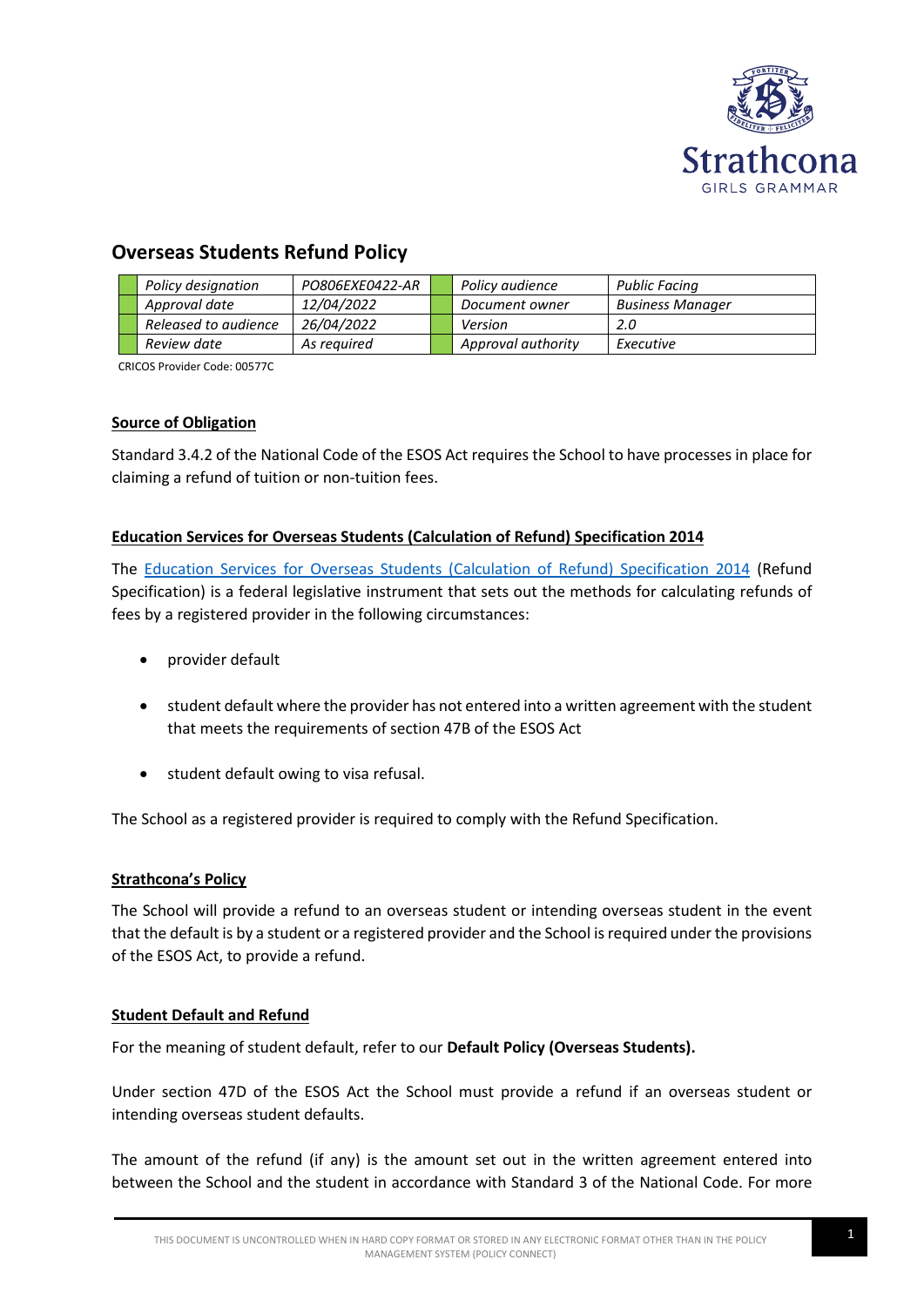

# information, refer to our **Formalisation of Overseas Student Enrolment and Written Agreements Policy.**

If the School pays a refund to an overseas student under section 47D, the School must pay the refund within the Provider Obligation Period.

# **Registered Provider Default and Refund**

For the meaning of Registered Provider Default, refer to our **Default Policy (Overseas Students).**

Under section 46D, the School may pay the students a refund of the amount, worked out in accordance with the Refund Specification, of any unspent tuition fees received by the School in respect of the students.

# **Providing a Refund in Other Cases**

Under section 47E of the ESOS Act the School will also provide a refund if the overseas student or intending overseas student defaults and either:

- the School has not entered into an agreement that sets out refund obligations in relation to student default and meets the obligations of the National Code; or
- the School is not required to pay a refund because the student was refused a student visa.

The amount of the refund will be determined in accordance with the Refund Specification.

If the School provides a refund under section 47E, it must give notice to the TPS Director and the VRQA within seven days after the end of the Provider Obligation Period (see below).

The notice must include the following:

- whether the School provided a refund under section 47E
- details of the student the refund was provided to
- details of the amount of the refund provided.

#### **Provider Obligation Period**

The ESOS Act requires that all refunds must be made within the period of four weeks after receiving a written claim from the student.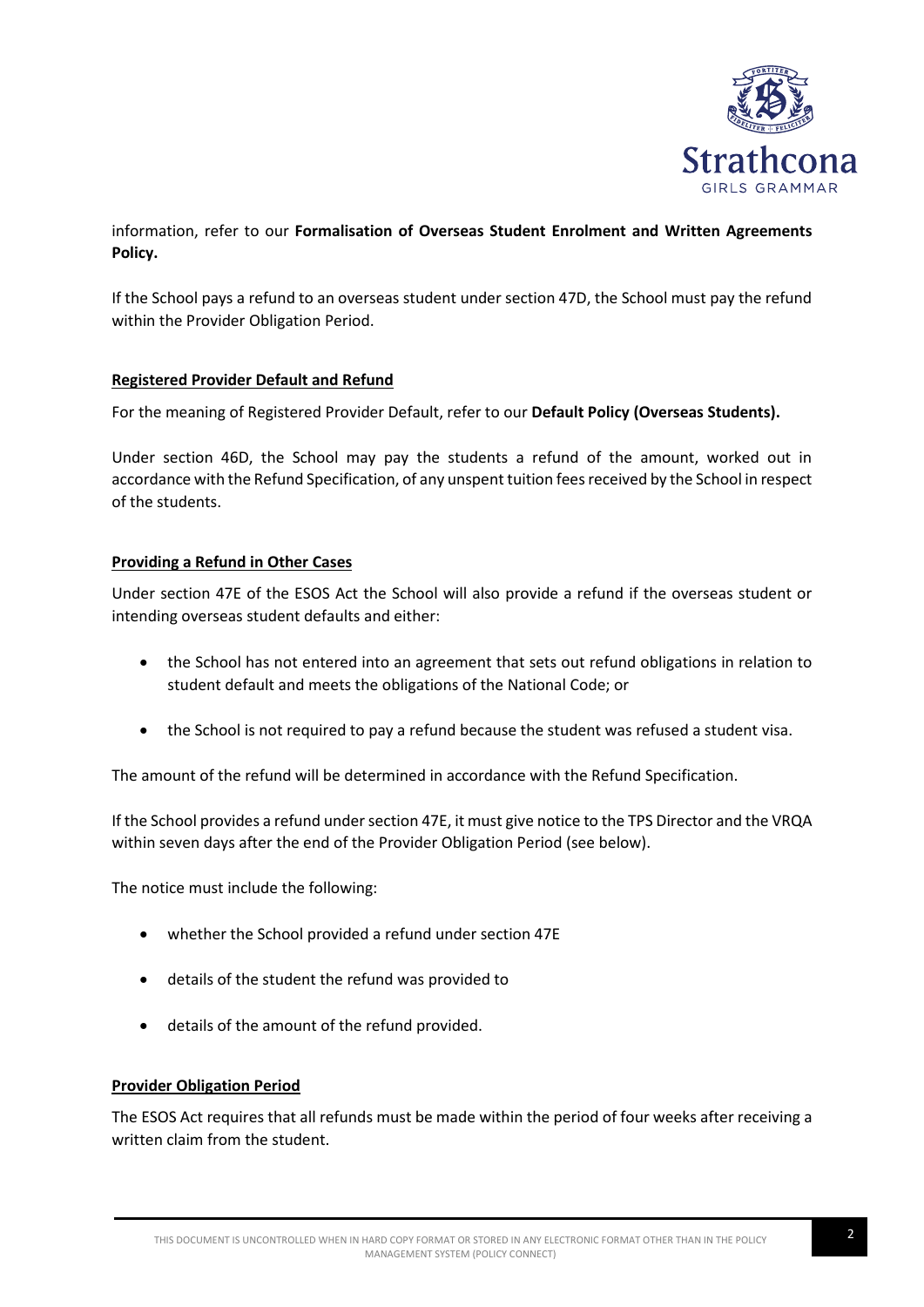

# **Right to Refuse a Refund**

Section 47D(5) of the ESOS Act allows the School to refuse to provide a refund if the overseas student or intending overseas student:

- was refused a student visa; and
- the refusal was due to a following act or omission by the student that directly or indirectly caused the student to default in relation to the course. The acts or omissions are their:
	- failure to start the course on the agreed start day
	- withdrawal from the School course
	- failure to pay course fees.

#### **Procedure for Providing a Refund**

The School will only grant a refund when the following process is followed:

- 1. An overseas student or intending overseas student applies for a refund, in writing, from the Business Manager at the School.
- 2. An overseas student or intending overseas student pays any outstanding debts to the School or authorises any outstanding debts to be deducted from the refund.
- 3. The School approves the refund under this policy.
- 4. After approval, the refund is paid to the overseas student or intending overseas student, or the same person that initially made the payment of course fees.

#### **Refund Specification**

If a refund is granted to an overseas student or intending overseas student, it must be calculated in accordance with the Refund Specification.

The Refund Specification requires that the amount of refund must be the course fees, minus the lesser of the following amounts:

- 5 per cent of the amount of the course fees received by the School in respect of the student before the default day; or
- $$500.$